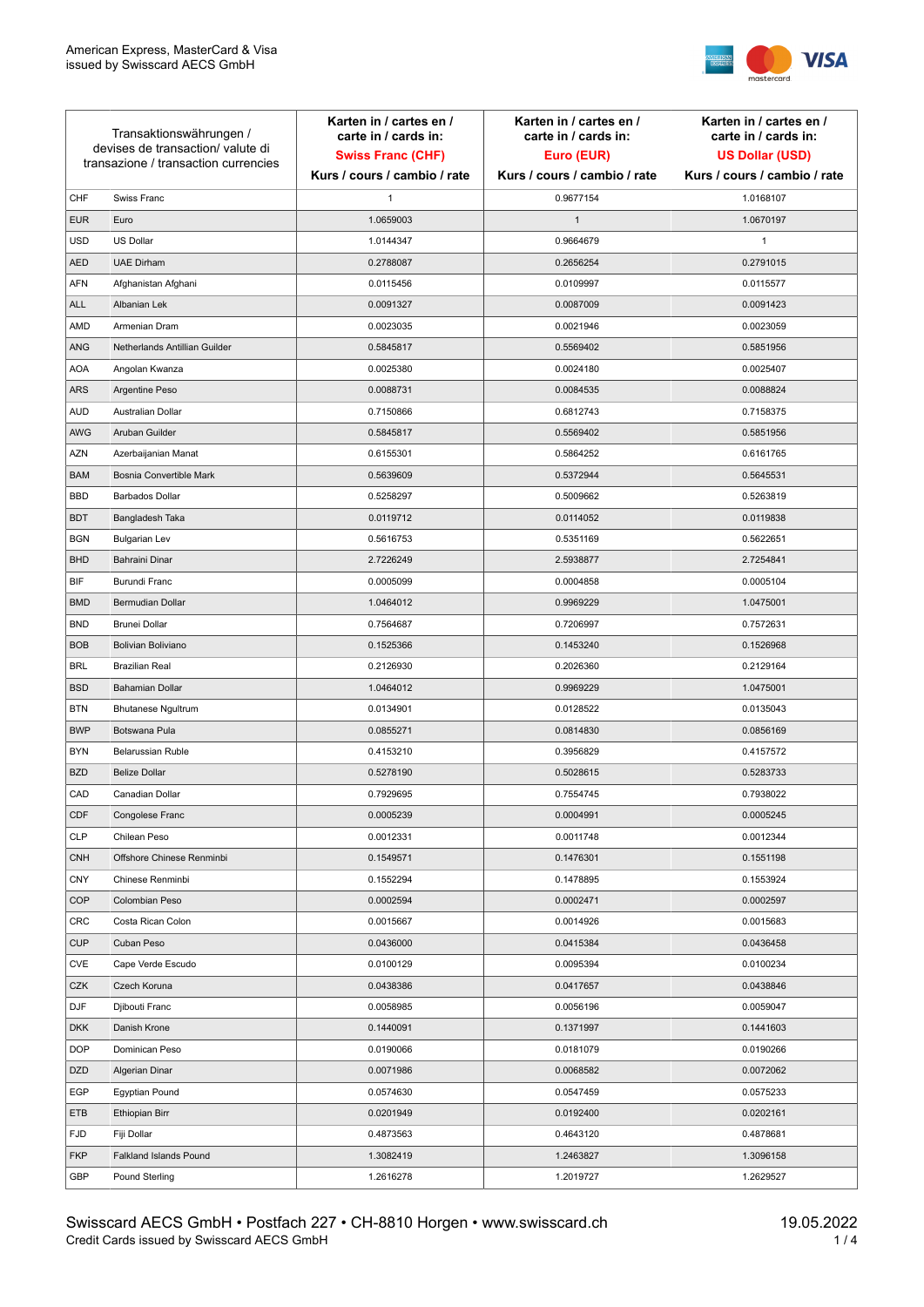

| Transaktionswährungen /<br>devises de transaction/valute di<br>transazione / transaction currencies |                        | Karten in / cartes en /<br>carte in / cards in: | Karten in / cartes en /<br>carte in / cards in: | Karten in / cartes en /<br>carte in / cards in: |
|-----------------------------------------------------------------------------------------------------|------------------------|-------------------------------------------------|-------------------------------------------------|-------------------------------------------------|
|                                                                                                     |                        | <b>Swiss Franc (CHF)</b>                        | Euro (EUR)                                      | <b>US Dollar (USD)</b>                          |
|                                                                                                     |                        | Kurs / cours / cambio / rate                    | Kurs / cours / cambio / rate                    | Kurs / cours / cambio / rate                    |
| <b>GEL</b>                                                                                          | Georgia Lari           | 0.3588230                                       | 0.3418563                                       | 0.3591998                                       |
| <b>GHS</b>                                                                                          | Ghana Cedi             | 0.1468571                                       | 0.1399131                                       | 0.1470113                                       |
| GIP                                                                                                 | Gibraltar Pound        | 1.3082419                                       | 1.2463827                                       | 1.3096158                                       |
| <b>GMD</b>                                                                                          | Gambia Dalasi          | 0.0214734                                       | 0.0204580                                       | 0.0214960                                       |
| <b>GNF</b>                                                                                          | Guinea Franc           | 0.0001217                                       | 0.0001159                                       | 0.0001218                                       |
| <b>GTQ</b>                                                                                          | Guatemala Quetzal      | 0.1366191                                       | 0.1301592                                       | 0.1367626                                       |
| GYD                                                                                                 | Guyana Dollar          | 0.0050086                                       | 0.0047718                                       | 0.0050139                                       |
| HKD                                                                                                 | Hong Kong Dollar       | 0.1292778                                       | 0.1231650                                       | 0.1294136                                       |
| <b>HNL</b>                                                                                          | Honduras Lempira       | 0.0426568                                       | 0.0406398                                       | 0.0427016                                       |
| <b>HRK</b>                                                                                          | Croatian Kuna          | 0.1469816                                       | 0.1400317                                       | 0.1471360                                       |
| <b>HTG</b>                                                                                          | Haiti Gourde           | 0.0092258                                       | 0.0087896                                       | 0.0092355                                       |
| <b>HUF</b>                                                                                          | Forint                 | 0.0028271                                       | 0.0026934                                       | 0.0028301                                       |
| <b>IDR</b>                                                                                          | Indonesia Rupiah       | 0.0000715                                       | 0.0000681                                       | 0.0000716                                       |
| <b>ILS</b>                                                                                          | New Israeli Sheqel     | 0.3065867                                       | 0.2920900                                       | 0.3069087                                       |
| <b>INR</b>                                                                                          | Indian Rupee           | 0.0134749                                       | 0.0128377                                       | 0.0134891                                       |
| IQD                                                                                                 | Iraqi Dinar            | 0.0007167                                       | 0.0006828                                       | 0.0007175                                       |
| <b>ISK</b>                                                                                          | <b>Iceland Krona</b>   | 0.0079526                                       | 0.0075766                                       | 0.0079610                                       |
| <b>JMD</b>                                                                                          | Jamaican Dollar        | 0.0067625                                       | 0.0064427                                       | 0.0067696                                       |
| <b>JOD</b>                                                                                          | Jordanian Dinar        | 1.4782484                                       | 1.4083506                                       | 1.4798008                                       |
| JPY                                                                                                 | Yen                    | 0.0079180                                       | 0.0075436                                       | 0.0079263                                       |
| <b>KES</b>                                                                                          | Kenyan Shilling        | 0.0090080                                       | 0.0085821                                       | 0.0090175                                       |
| <b>KGS</b>                                                                                          | Kyrgyzstan Som         | 0.0130348                                       | 0.0124185                                       | 0.0130485                                       |
| <b>KHR</b>                                                                                          | Cambodia Riel          | 0.0002581                                       | 0.0002459                                       | 0.0002584                                       |
| <b>KMF</b>                                                                                          | Comoro Franc           | 0.0022349                                       | 0.0021292                                       | 0.0022372                                       |
| <b>KRW</b>                                                                                          | Korean Republic Won    | 0.0008276                                       | 0.0007885                                       | 0.0008285                                       |
| <b>KWD</b>                                                                                          | Kuwaiti Dinar          | 3.3435370                                       | 3.1854404                                       | 3.3470482                                       |
| <b>KYD</b>                                                                                          | Cayman Islands Dollar  | 1.2556819                                       | 1.1963079                                       | 1.2570006                                       |
| KZT                                                                                                 | Kazakhstan Tenge       | 0.0024199                                       | 0.0023055                                       | 0.0024224                                       |
| LAK                                                                                                 | Lao Republic Kip       | 0.0000791                                       | 0.0000754                                       | 0.0000792                                       |
| LBP                                                                                                 | Lebanese Pound         | 0.0000442                                       | 0.0000421                                       | 0.0000442                                       |
| <b>LKR</b>                                                                                          | Sri Lanka Rupee        | 0.0029107                                       | 0.0027731                                       | 0.0029138                                       |
| <b>LRD</b>                                                                                          | Liberian Dollar        | 0.0068272                                       | 0.0065044                                       | 0.0068344                                       |
| <b>LSL</b>                                                                                          | Lesotho Lothi          | 0.0654815                                       | 0.0623853                                       | 0.0655503                                       |
| LYD                                                                                                 | Libyan Dinar           | 0.2184056                                       | 0.2080785                                       | 0.2186350                                       |
| <b>MAD</b>                                                                                          | Moroccan Dirham        | 0.1020958                                       | 0.0972683                                       | 0.1022030                                       |
| MDL                                                                                                 | Moldovan Leu           | 0.0550524                                       | 0.0524493                                       | 0.0551102                                       |
| <b>MGA</b>                                                                                          | Malagasy Ariary        | 0.0002591                                       | 0.0002468                                       | 0.0002594                                       |
| MKD                                                                                                 | Macedonia Denar        | 0.0178480                                       | 0.0170041                                       | 0.0178667                                       |
| <b>MMK</b>                                                                                          | Myanmar Kyat           | 0.0005656                                       | 0.0005389                                       | 0.0005662                                       |
| <b>MNT</b>                                                                                          | Mongolia Tugrik        | 0.0003341                                       | 0.0003183                                       | 0.0003345                                       |
| <b>MOP</b>                                                                                          | Macao Pataca           | 0.1294891                                       | 0.1233663                                       | 0.1296251                                       |
| <b>MRU</b>                                                                                          | Mauritanian Ouguiya    | 0.0287409                                       | 0.0273819                                       | 0.0287711                                       |
| <b>MUR</b>                                                                                          | <b>Mauritius Rupee</b> | 0.0242121                                       | 0.0230672                                       | 0.0242375                                       |
| <b>MVR</b>                                                                                          | Maldives Rufiyaa       | 0.0677929                                       | 0.0645874                                       | 0.0678641                                       |
| <b>MWK</b>                                                                                          | Malawi Kwacha          | 0.0012840                                       | 0.0012233                                       | 0.0012853                                       |
| <b>MXN</b>                                                                                          | Mexican Peso           | 0.0526422                                       | 0.0501531                                       | 0.0526975                                       |
| <b>MYR</b>                                                                                          | Malaysian Ringgit      | 0.2388924                                       | 0.2275966                                       | 0.2391433                                       |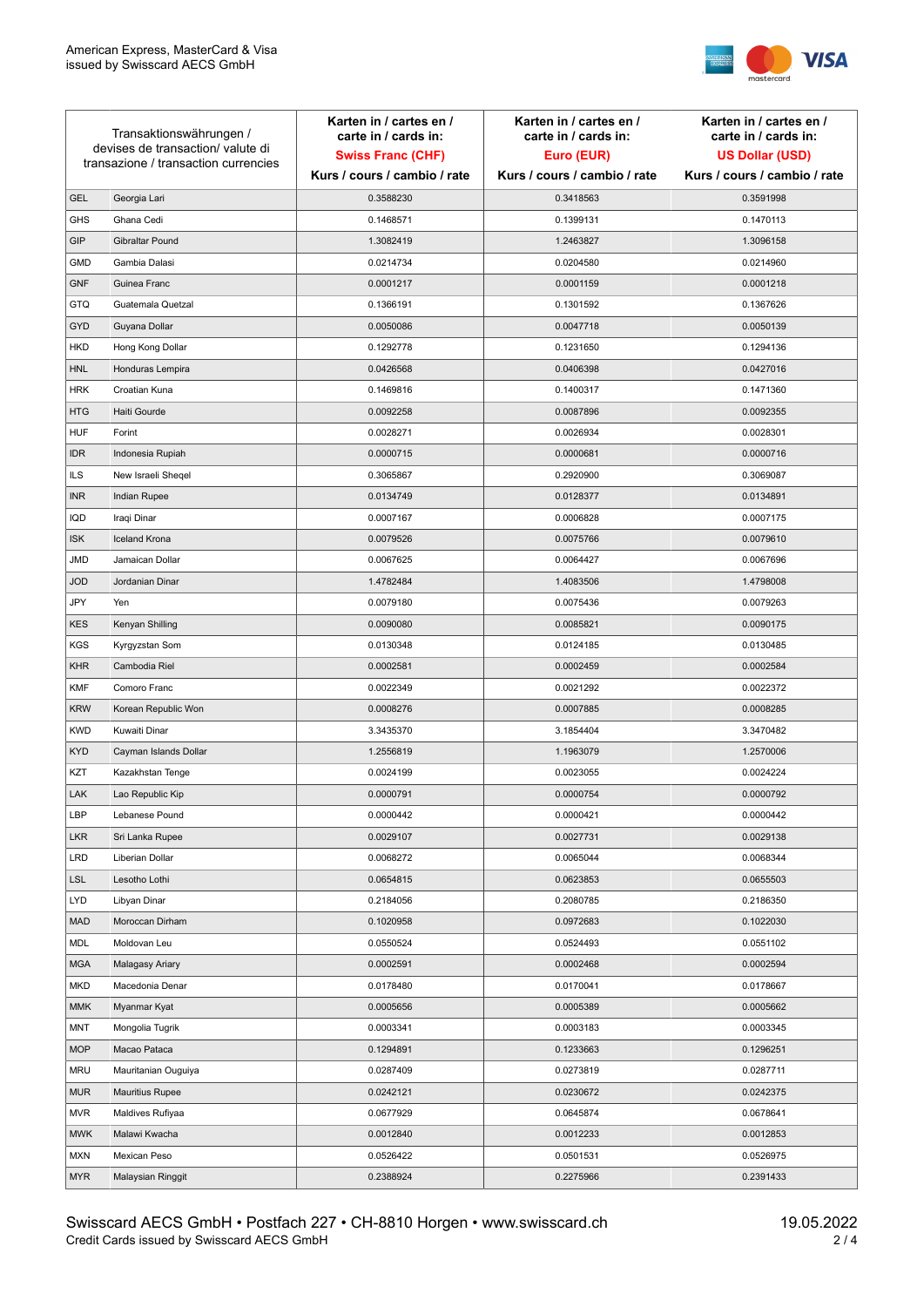

| Transaktionswährungen /<br>devises de transaction/valute di<br>transazione / transaction currencies |                             | Karten in / cartes en /<br>carte in / cards in:<br><b>Swiss Franc (CHF)</b><br>Kurs / cours / cambio / rate | Karten in / cartes en /<br>carte in / cards in:<br>Euro (EUR)<br>Kurs / cours / cambio / rate | Karten in / cartes en /<br>carte in / cards in:<br><b>US Dollar (USD)</b><br>Kurs / cours / cambio / rate |
|-----------------------------------------------------------------------------------------------------|-----------------------------|-------------------------------------------------------------------------------------------------------------|-----------------------------------------------------------------------------------------------|-----------------------------------------------------------------------------------------------------------|
|                                                                                                     |                             |                                                                                                             |                                                                                               |                                                                                                           |
| <b>MZN</b>                                                                                          | Mozambique Metical          | 0.0163507                                                                                                   | 0.0155776                                                                                     | 0.0163679                                                                                                 |
| <b>NAD</b>                                                                                          | Namibia Dollar              | 0.0655024                                                                                                   | 0.0624052                                                                                     | 0.0655712                                                                                                 |
| <b>NGN</b>                                                                                          | Nigeria Naira               | 0.0025077                                                                                                   | 0.0023891                                                                                     | 0.0025103                                                                                                 |
| <b>NIO</b>                                                                                          | Nicaragua Cordoba Oro       | 0.0294156                                                                                                   | 0.0280247                                                                                     | 0.0294465                                                                                                 |
| <b>NOK</b>                                                                                          | Norwegian Krone             | 0.1051917                                                                                                   | 0.1002178                                                                                     | 0.1053022                                                                                                 |
| <b>NPR</b>                                                                                          | Nepalese Rupee              | 0.0084218                                                                                                   | 0.0080236                                                                                     | 0.0084306                                                                                                 |
| <b>NZD</b>                                                                                          | New Zealand Dollar          | 0.6464357                                                                                                   | 0.6158695                                                                                     | 0.6471146                                                                                                 |
| <b>OMR</b>                                                                                          | Oman Rial                   | 2.6617572                                                                                                   | 2.5358980                                                                                     | 2.6645524                                                                                                 |
| PAB                                                                                                 | Panamanian Balboa           | 1.0464012                                                                                                   | 0.9969229                                                                                     | 1.0475001                                                                                                 |
| <b>PEN</b>                                                                                          | Peru Sol                    | 0.2790210                                                                                                   | 0.2658277                                                                                     | 0.2793140                                                                                                 |
| <b>PGK</b>                                                                                          | Papua New Guinea Kina       | 0.2971779                                                                                                   | 0.2831261                                                                                     | 0.2974900                                                                                                 |
| PHP                                                                                                 | Philippine Peso             | 0.0200030                                                                                                   | 0.0190572                                                                                     | 0.0200240                                                                                                 |
| <b>PKR</b>                                                                                          | Pakistan Rupee              | 0.0052780                                                                                                   | 0.0050284                                                                                     | 0.0052835                                                                                                 |
| <b>PLN</b>                                                                                          | Zloty                       | 0.2326306                                                                                                   | 0.2216308                                                                                     | 0.2328749                                                                                                 |
| <b>PYG</b>                                                                                          | Paraguay Guarani            | 0.0001531                                                                                                   | 0.0001459                                                                                     | 0.0001533                                                                                                 |
| QAR                                                                                                 | Qatari Rial                 | 0.2812980                                                                                                   | 0.2679970                                                                                     | 0.2815934                                                                                                 |
| <b>RON</b>                                                                                          | Leu                         | 0.2236217                                                                                                   | 0.2130479                                                                                     | 0.2238565                                                                                                 |
| <b>RSD</b>                                                                                          | Serbian Dinar               | 0.0093613                                                                                                   | 0.0089187                                                                                     | 0.0093711                                                                                                 |
| <b>RUB</b>                                                                                          | Russian Ruble               | 0.0165684                                                                                                   | 0.0157850                                                                                     | 0.0165858                                                                                                 |
| <b>RWF</b>                                                                                          | Rwanda Franc                | 0.0010281                                                                                                   | 0.0009795                                                                                     | 0.0010292                                                                                                 |
| SAR                                                                                                 | Saudi Riyal                 | 0.2730393                                                                                                   | 0.2601288                                                                                     | 0.2733260                                                                                                 |
| SBD                                                                                                 | Solomon Islands Dollar      | 0.1339394                                                                                                   | 0.1276062                                                                                     | 0.1340801                                                                                                 |
| <b>SCR</b>                                                                                          | Seychelles Rupee            | 0.0744584                                                                                                   | 0.0709377                                                                                     | 0.0745366                                                                                                 |
| <b>SDG</b>                                                                                          | Sudanese Pound              | 0.0023494                                                                                                   | 0.0022383                                                                                     | 0.0023519                                                                                                 |
| <b>SEK</b>                                                                                          | Swedish Krona               | 0.1024898                                                                                                   | 0.0976436                                                                                     | 0.1025974                                                                                                 |
| SGD                                                                                                 | Singapore Dollar            | 0.7333594                                                                                                   | 0.6986831                                                                                     | 0.7341295                                                                                                 |
| <b>SHP</b>                                                                                          | St Helena Pound             | 1.3082419                                                                                                   | 1.2463827                                                                                     | 1.3096158                                                                                                 |
| <b>SLL</b>                                                                                          | Sierra Leone Leone          | 0.0000809                                                                                                   | 0.0000771                                                                                     | 0.0000810                                                                                                 |
| SOS                                                                                                 | Somali shilling             | 0.0018117                                                                                                   | 0.0017260                                                                                     | 0.0018136                                                                                                 |
| SRD                                                                                                 | Suriname Dollar             | 0.0497276                                                                                                   | 0.0473763                                                                                     | 0.0497798                                                                                                 |
| SSD                                                                                                 | South Sudanese Pound        | 0.0023717                                                                                                   | 0.0022596                                                                                     | 0.0023742                                                                                                 |
| <b>STN</b>                                                                                          | Sao Tome and Principe Dobra | 0.0444296                                                                                                   | 0.0423288                                                                                     | 0.0444763                                                                                                 |
| <b>SVC</b>                                                                                          | El Salvador Colon           | 0.1195887                                                                                                   | 0.1139340                                                                                     | 0.1197143                                                                                                 |
| SZL                                                                                                 | Swaziland Lilangeni         | 0.0655000                                                                                                   | 0.0624029                                                                                     | 0.0655688                                                                                                 |
| THB                                                                                                 | Baht                        | 0.0297023                                                                                                   | 0.0282978                                                                                     | 0.0297335                                                                                                 |
| TJS                                                                                                 | Tajikistan Somoni           | 0.0837456                                                                                                   | 0.0797858                                                                                     | 0.0838335                                                                                                 |
| <b>TMT</b>                                                                                          | Turkmenistan Manat          | 0.2998284                                                                                                   | 0.2856512                                                                                     | 0.3001433                                                                                                 |
| <b>TND</b>                                                                                          | <b>Tunisian Dinar</b>       | 0.3561005                                                                                                   | 0.3392626                                                                                     | 0.3564745                                                                                                 |
| <b>TOP</b>                                                                                          | Tonga Pa'anga               | 0.4612536                                                                                                   | 0.4394436                                                                                     | 0.4617380                                                                                                 |
| <b>TRY</b>                                                                                          | Turkish Lira                | 0.0652598                                                                                                   | 0.0621740                                                                                     | 0.0653283                                                                                                 |
| TTD                                                                                                 | Trinidad & Tobago Dollar    | 0.1549684                                                                                                   | 0.1476408                                                                                     | 0.1551311                                                                                                 |
| <b>TWD</b>                                                                                          | New Taiwan Dollar           | 0.0351814                                                                                                   | 0.0335179                                                                                     | 0.0352183                                                                                                 |
| <b>TZS</b>                                                                                          | Tanzanian Shilling          | 0.0004508                                                                                                   | 0.0004295                                                                                     | 0.0004513                                                                                                 |
| <b>UAH</b>                                                                                          | Ukraine Hryvnia             | 0.0357684                                                                                                   | 0.0340771                                                                                     | 0.0358060                                                                                                 |
| <b>UGX</b>                                                                                          | Uganda Shilling             | 0.0002871                                                                                                   | 0.0002735                                                                                     | 0.0002874                                                                                                 |
| <b>UYU</b>                                                                                          | Peso Uruguayo               | 0.0252754                                                                                                   | 0.0240803                                                                                     | 0.0253019                                                                                                 |
| UZS                                                                                                 | Uzbekistan Sum              | 0.0000940                                                                                                   | 0.0000896                                                                                     | 0.0000941                                                                                                 |